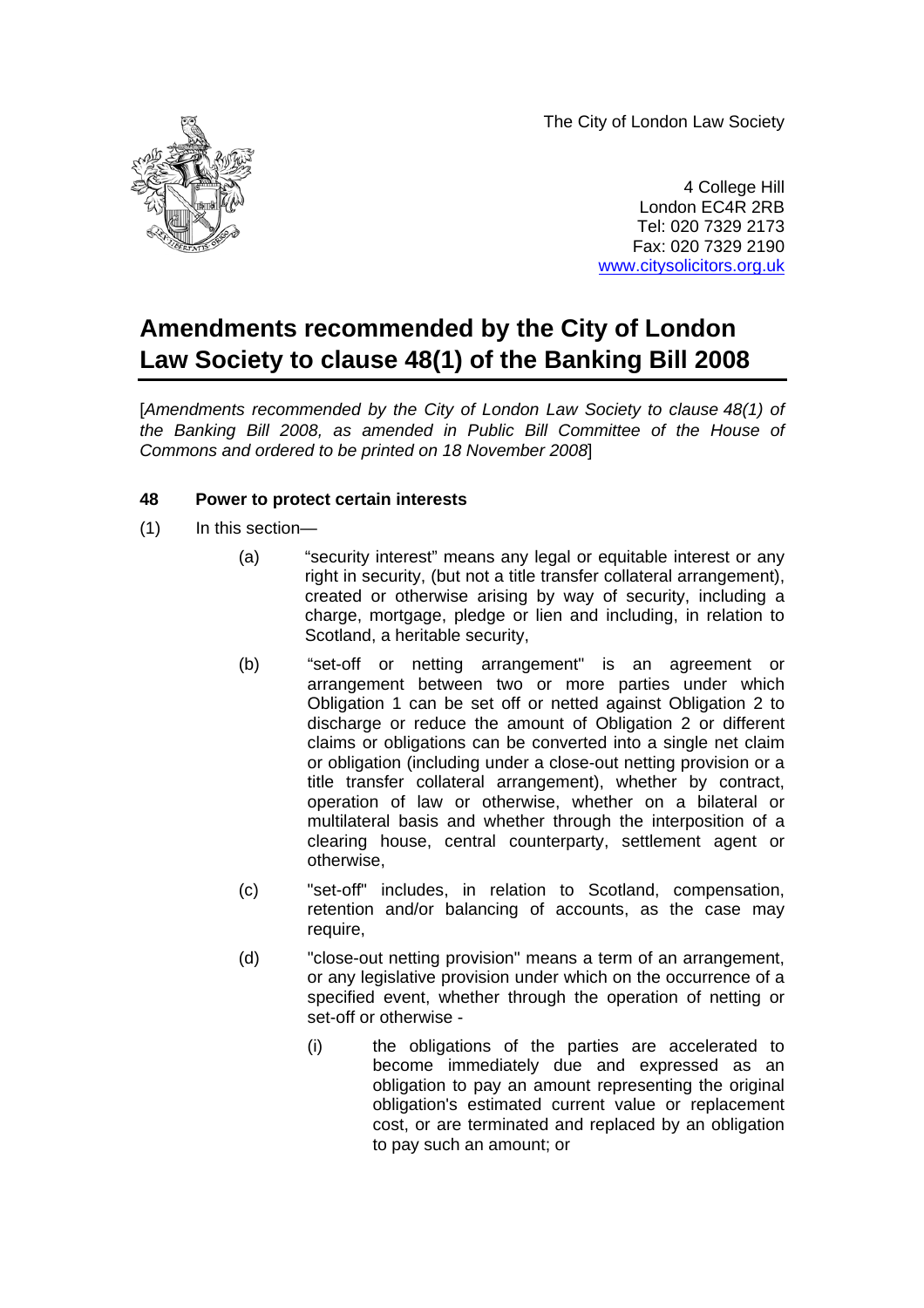- (ii) an account is taken of what is due from each party to the other in respect of such obligations and a net sum equal to the balance of the account is payable by the party from whom the larger amount is due to the other party;
- (e) "title transfer collateral arrangement" means an agreement or arrangement, including a repurchase agreement, evidenced in writing, where—
	- (i) the purpose of the agreement or arrangement is to secure or otherwise cover obligations owed to the collateral-taker;
	- (ii) the collateral-provider transfers legal and beneficial ownership in collateral to a collateral-taker on terms that when the relevant obligations are discharged the collateral-taker must transfer legal and beneficial ownership of the same or equivalent collateral to the collateral-provider.
- (2) The Treasury may by order—
	- (a) restrict the making of partial property transfers in cases that involve, or where they might affect, security interests, title transfer collateral arrangements or set-off or netting arrangements;
	- (b) impose conditions on the making of partial property transfers in cases that involve, or where they might affect, security interests, title transfer collateral arrangements or set-off or netting arrangements;
	- (c) require partial property transfers to include specified provision, or provision to a specified effect, in respect of or for purposes connected with security interests, title transfer collateral arrangements or set-off or netting arrangements;
	- (d) provide for a partial property transfer to be void or voidable, or for other consequences (including automatic transfer of other property, rights or liabilities) to arise, if or in so far as the partial property transfer is made or purported to be made in contravention of a provision of the order (or of another order under this section).
- (3) An order may apply to arrangements generally or only to arrangements—
	- (a) of a specified kind, or
	- (b) made or applying in specified circumstances.
- (4) An order may include provision for determining which arrangements are to be, or not to be, treated as security interests, title transfer collateral arrangements or set-off or netting arrangements; in particular, an order may provide for arrangements to be classified not according to their description by the parties but according to one or more indications of how they are treated, or are intended to be treated, in commercial practice.
- (5) In this section "arrangements" includes arrangements which—
	- (a) are formed wholly or partly by one or more contracts;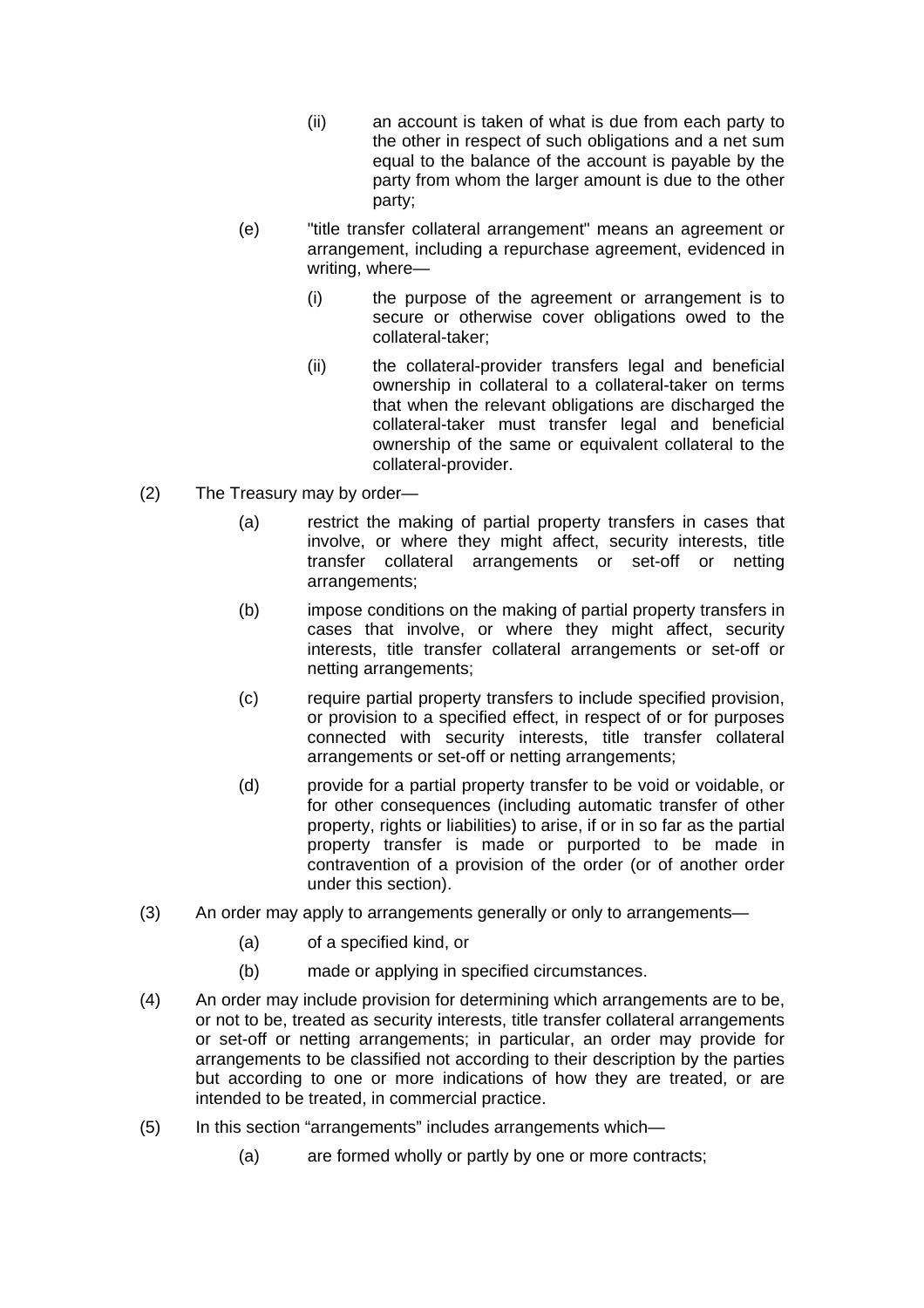- (b) arise under or are wholly or partly governed by the law of a country or territory outside the United Kingdom;
- (c) wholly or partly arise automatically, or by the exercise of rights arising, as a matter of law.
- (6) An order—
	- (a) shall be made by statutory instrument, and
	- (b) may not be made unless a draft has been laid before and approved by resolution of each House of Parliament.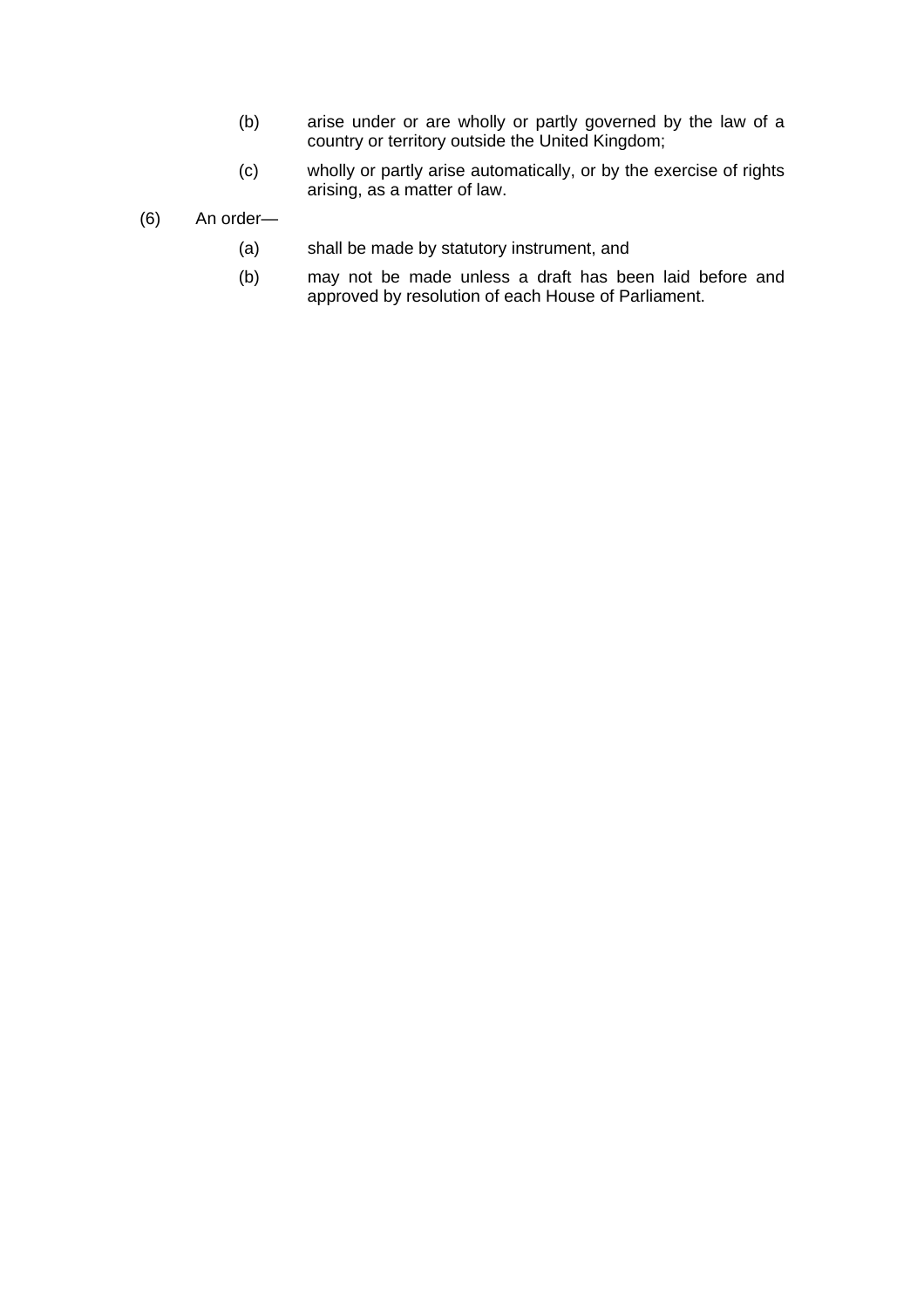## **NOTES ON THE PROPOSED AMENDMENTS**

The proposed amendments are technical, but deal with two fundamentally important distinctions in the financial law of the United Kingdom, namely:

- 1. between a security interest and a title transfer arrangement; and
- 2. between set-off and netting.

It is important that the Banking Bill not undermine these distinctions, first to protect the integrity of the Banking Bill itself and of the safeguards under clause 48 and to protect the integrity of these concepts more generally under English financial law.

The proposed amendments to the definitions in clause 48(i) are designed to achieve this and also to ensure consistency with the definitions used in the Financial Collateral Arrangements (No. 2) Regulations 2003. The redraft of "security interest" and the new definitions of "close-out netting provision" and "title transfer collateral arrangement" are based on similar definitions used in those Regulations.

### **Security interests and title transfer**

A security interest gives A an interest in the property of B. A title transfer arrangement does not. Instead, B transfer title to property to A and, if B defaults, A is able to set off or net the debt due to A against the value of the transferred property. So a title transfer arrangement is a type of set-off or netting arrangement.

Both approaches are widely used in the financial markets, and each has its advantages and disadvantages. There are important differences between the legal consequences of each approach, even though they have a similar economic effect.

Security interests are more commonly used in traditional banking, including residential lending. Title transfer arrangements are the basis of the securities lending and repo markets and also most financial collateral arrangements used in the derivatives markets.

The Financial Collateral Arrangements Directive (2002/47/EC) recognises the distinction between the two approaches and this distinction is preserved in the UK implementation of that Directive under the Financial Collateral Arrangements (No. 2) Regulations 2003.

The bracketed language in the current definition of "security interests" in sub-clause (a) of clause 48(1) is therefore incorrect. But because every title transfer financial collateral arrangement is a form of set-off or netting arrangement, a version of the bracketed language may be included instead in sub-clause (b) of clause 48(1). We note that this same language appears in clause 242(2)(c) of the Banking Bill, which should also be corrected.

We suggest that a "title transfer collateral arrangement" should be eligible, for the purposes of clause 48, to the same protection as a "security interest" and that clause 28(2) be amended appropriately.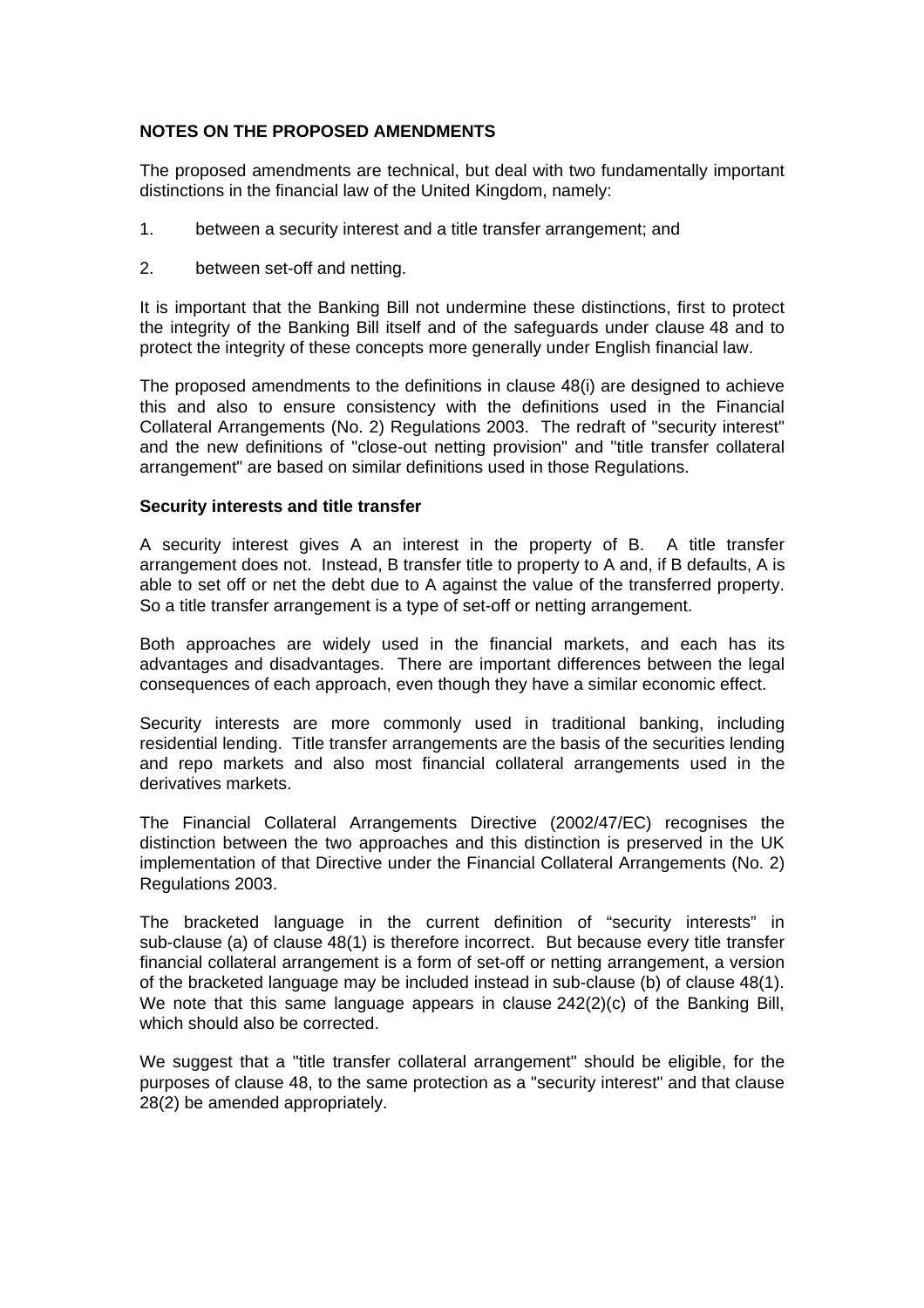### **Set-off and netting**

Set-off is a fundamental concept of English law, the origin of which may be traced back to medieval law and possibly earlier. English law provides for contractual, equitable, procedural (in court proceedings) and statutory insolvency set-off, and includes specialised forms of set-off, such as a banker's right to combine accounts. Scottish and Northern Irish law also provide for various forms of set-off in commercial and financial transactions.

Netting is a much more recent concept, but it is of fundamental importance in reducing risk in the financial system, as the tripartite Authorities have recognised in their consultation documents on the proposed special resolution regime and bank insolvency and administration procedures. Netting is now widely recognised and protected by various statutory provisions at European level and in various UK statutes and regulations, including section 163 of the Companies Act 1989 and the UK regulations implementing the Collateral Directive and the Winding Up Directives for credit institutions and insurance undertakings. Those Regulations deal in separate clauses with set-off and netting, acknowledging the distinction between these concepts.

A netting arrangement is a contractual arrangement (so, in that sense, it is a narrower concept than set-off, which may also be equitable, procedural or statutory) that reduces a group of related claims between A and B to a single net claim owed by A to B or B to A. A netting arrangement may use contractual set-off to determine the net claim, but there are other legal techniques that may be used instead of contractual set-off (so, in that sense, netting is a broader concept than contractual set-off). Most financial market master agreements are not based on contractual set-off but involve the use of conditional clauses to achieve netting.

It is important to preserve the distinction between set-off and netting by appropriately amending sub-clauses (b) and (c) of clause 48(1) as proposed in our suggested amendments.

We suggest that, in the definition of "set-off or netting agreement", the terms "Debt 1" and "Debt 2" be changed to "Obligation 1" and "Obligation 2" as it would be restrictive to protect the set-off or netting of debts when debts are a sub-category of obligations.

#### **Netting in clearing houses, investment exchanges and designated systems**

It is important that the set-off or netting rights to be protected under Clause 48 of the Bill include close out netting exercisable under "default rules" and in "default proceedings" (within the meaning of section 188(1)&(3) of the Companies Act 1989) of a recognised clearing house or recognised investment exchange or in the "default arrangements" (within the meaning of regulation 2(1) of the Financial Markets and Insolvency (Settlement Finality) Regulations 1999) of a designated system. Similarly, pre-default netting within a clearing house, exchange or system should also be protected. For this reason we have amended the definition of "set-off or netting agreement" and, at the end, added the words "and whether on a bilateral or multilateral basis and whether through the interposition of a clearing house, central counterparty, settlement agent or otherwise". This wording is taken from the end of the definition of "netting" in regulation 2.1 of the above Regulations.